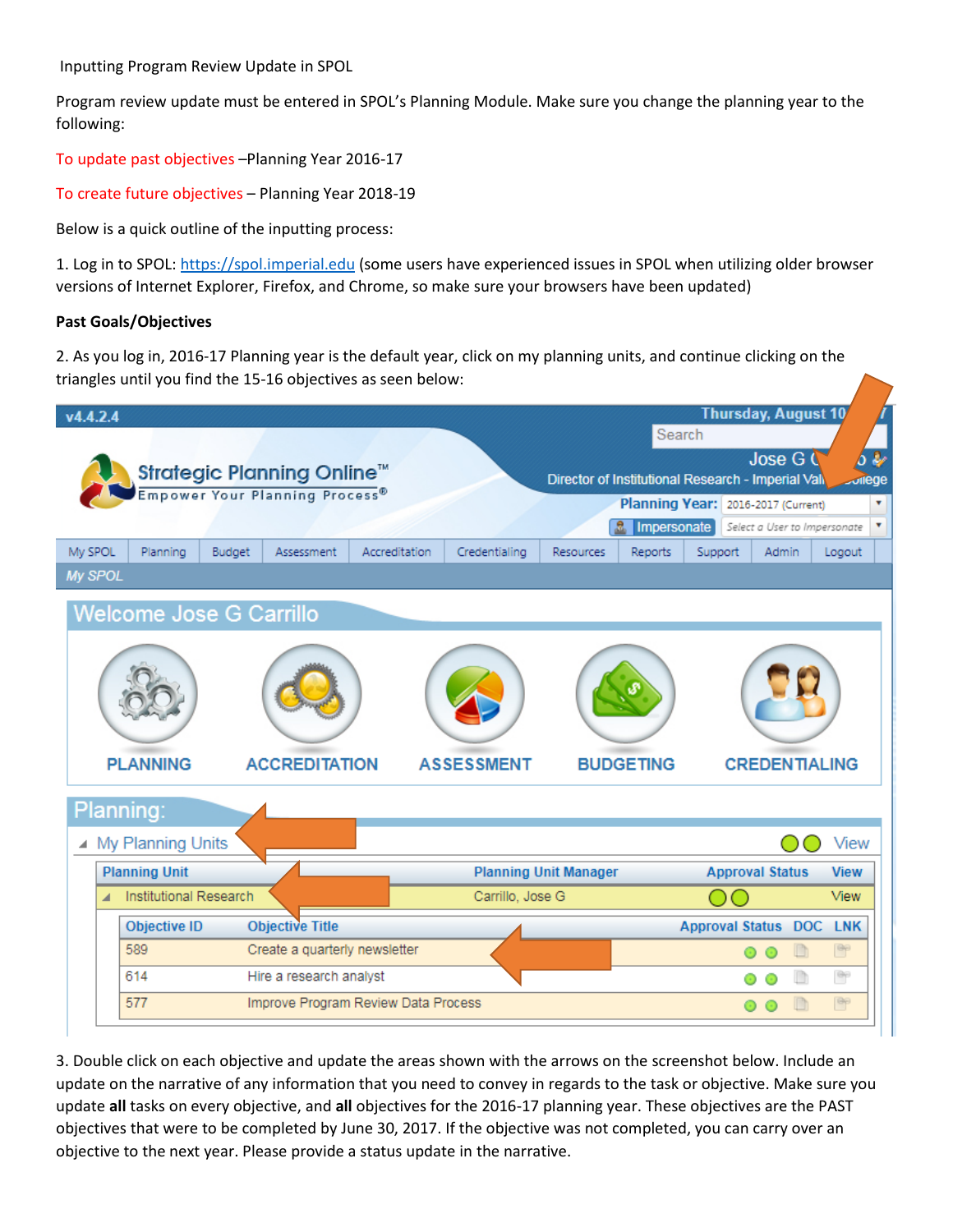| My SPOL               | Planning                                                                                                                                                                                                                                                                                                                                   | <b>Budget</b> | Assessment                                    | Accreditation           | Credentialing                                                                                                                        | <b>Resources</b> | Reports             | <b>Support</b>                      | Admin                          | Log Off     |  |
|-----------------------|--------------------------------------------------------------------------------------------------------------------------------------------------------------------------------------------------------------------------------------------------------------------------------------------------------------------------------------------|---------------|-----------------------------------------------|-------------------------|--------------------------------------------------------------------------------------------------------------------------------------|------------------|---------------------|-------------------------------------|--------------------------------|-------------|--|
|                       |                                                                                                                                                                                                                                                                                                                                            |               | My SPOL > 1. Improve the Office of IR Website |                         |                                                                                                                                      |                  |                     |                                     |                                |             |  |
|                       | e<br>FO<br>$\equiv$<br>Objective Details                                                                                                                                                                                                                                                                                                   |               |                                               |                         |                                                                                                                                      |                  |                     |                                     |                                |             |  |
|                       |                                                                                                                                                                                                                                                                                                                                            |               | 1. Improve the Office of IR Website           |                         |                                                                                                                                      |                  |                     |                                     |                                |             |  |
|                       |                                                                                                                                                                                                                                                                                                                                            |               |                                               |                         |                                                                                                                                      |                  |                     |                                     |                                |             |  |
|                       |                                                                                                                                                                                                                                                                                                                                            |               |                                               |                         |                                                                                                                                      |                  |                     |                                     | Approved                       |             |  |
|                       | 15000 - Institutional Research                                                                                                                                                                                                                                                                                                             |               |                                               |                         |                                                                                                                                      |                  |                     | <b>Approved by Jonathan Finnell</b> |                                |             |  |
|                       | Unit Manager: Carrillo, Jose G                                                                                                                                                                                                                                                                                                             |               |                                               |                         |                                                                                                                                      |                  |                     |                                     | on 10/7/2014                   |             |  |
|                       | <b>Email Unit Manager:</b> Fra Send Email                                                                                                                                                                                                                                                                                                  |               |                                               |                         | Approval Notes: <b>△</b><br>Approval Status: @                                                                                       |                  |                     |                                     |                                | $\odot$     |  |
|                       |                                                                                                                                                                                                                                                                                                                                            |               |                                               |                         | Note Options<br>▼                                                                                                                    |                  |                     |                                     | Approval Options<br>▼          |             |  |
|                       |                                                                                                                                                                                                                                                                                                                                            |               |                                               |                         |                                                                                                                                      |                  |                     |                                     |                                |             |  |
|                       | <b>Objective Descriptors</b>                                                                                                                                                                                                                                                                                                               |               |                                               |                         |                                                                                                                                      |                  |                     | Add                                 | <b>B</b> Edit <b>La</b> Delete |             |  |
|                       | Objective ID: 402                                                                                                                                                                                                                                                                                                                          |               | Status: Partially Completed - wilk            |                         |                                                                                                                                      | r                |                     | Objective Purpose: 3 Program Review |                                |             |  |
|                       | relevant and useful.                                                                                                                                                                                                                                                                                                                       |               |                                               |                         | The website for IVC's Office of Institutional Research will need to undergo a major transformation to ensure that the information is |                  |                     |                                     |                                |             |  |
|                       | Update 10/11/2016 - Information was updated to reflect the current operation of the Office of Institutional Research. Reports such as<br>the 2015 Factbook was updated and uploaded. I have identified a number of websites from other IR offices that I will model this<br>website after. Website changes should be completed by 12/2016. |               |                                               |                         |                                                                                                                                      |                  |                     |                                     |                                |             |  |
| <b>Planning Years</b> |                                                                                                                                                                                                                                                                                                                                            |               |                                               |                         |                                                                                                                                      |                  |                     |                                     |                                | Select      |  |
| <b>Planning Year</b>  |                                                                                                                                                                                                                                                                                                                                            |               |                                               |                         |                                                                                                                                      |                  |                     | <b>Start Date</b>                   | <b>End Date</b>                |             |  |
|                       | 2015-2016                                                                                                                                                                                                                                                                                                                                  |               |                                               |                         |                                                                                                                                      |                  |                     | 07/01/2015                          | 06/30/2016                     |             |  |
|                       |                                                                                                                                                                                                                                                                                                                                            |               |                                               |                         |                                                                                                                                      |                  |                     |                                     |                                |             |  |
|                       | <b>Planning Unit Goals</b>                                                                                                                                                                                                                                                                                                                 |               | Select                                        | <b>Resource Plans</b>   |                                                                                                                                      | Add/Edit         |                     | <b>Planning Priorities</b>          |                                | Add/Edit    |  |
|                       | There are no records to display                                                                                                                                                                                                                                                                                                            |               |                                               |                         | There are no records to display                                                                                                      |                  |                     | ● Student Success                   |                                |             |  |
|                       |                                                                                                                                                                                                                                                                                                                                            |               |                                               |                         |                                                                                                                                      |                  |                     |                                     |                                |             |  |
|                       | <b>Institutional Goals</b>                                                                                                                                                                                                                                                                                                                 |               |                                               |                         |                                                                                                                                      |                  |                     |                                     |                                | Add/Edit    |  |
|                       | <b>Educational Master Plan 2012-2015</b>                                                                                                                                                                                                                                                                                                   |               |                                               |                         |                                                                                                                                      |                  |                     |                                     |                                |             |  |
| •1.1                  |                                                                                                                                                                                                                                                                                                                                            |               |                                               |                         | Goal One - Institutional Mission and Effectiveness --> Mission Driven Planning and Decision Making                                   |                  |                     |                                     |                                |             |  |
|                       |                                                                                                                                                                                                                                                                                                                                            |               |                                               |                         |                                                                                                                                      |                  |                     |                                     |                                |             |  |
|                       |                                                                                                                                                                                                                                                                                                                                            |               | Tasks or Steps to Accomplish Objective        |                         |                                                                                                                                      |                  |                     | Add                                 | <b>Edit Expand All</b>         |             |  |
|                       |                                                                                                                                                                                                                                                                                                                                            |               |                                               |                         | work with Application Services to develop a number of dashboards that will provide accurate and useful data.                         |                  |                     |                                     |                                |             |  |
|                       | <b>Start Date: 07/01/2015</b>                                                                                                                                                                                                                                                                                                              |               |                                               | Type: Quantitative      |                                                                                                                                      | Priority: High   |                     |                                     |                                | Budget: \$0 |  |
|                       | Due Date: 12/31/2015                                                                                                                                                                                                                                                                                                                       |               |                                               | <b>Completion Date:</b> |                                                                                                                                      |                  | Status: In Progress |                                     |                                | More $\gg$  |  |
|                       | and the                                                                                                                                                                                                                                                                                                                                    |               |                                               |                         | $\sim$                                                                                                                               |                  |                     |                                     |                                |             |  |

## **Future Goals**

6. For Future Goals, change the planning year to 2018-19 in SPOL. Click on planning tab up on the top, then click on view my objectives.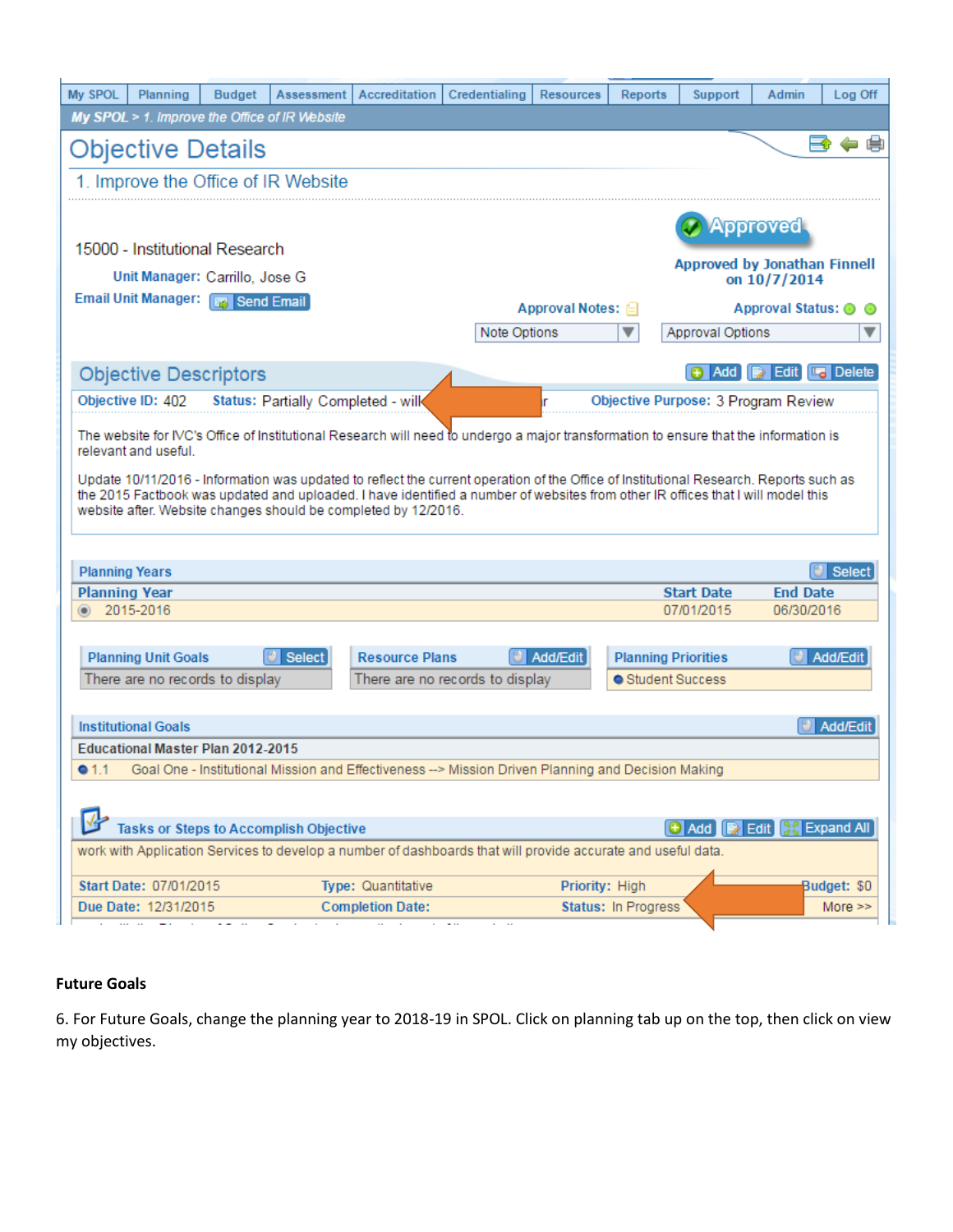

## 7. Click on new objective

ı

| v4.4.2.4             |                                                 |               |                                            |               |                  |                              |             |                                 |                              | Thursday, August 10, 2017                                    |
|----------------------|-------------------------------------------------|---------------|--------------------------------------------|---------------|------------------|------------------------------|-------------|---------------------------------|------------------------------|--------------------------------------------------------------|
|                      |                                                 |               |                                            |               |                  |                              | Search      |                                 |                              | Jose G Carrillo &                                            |
|                      |                                                 |               | <b>Strategic Planning Online™</b>          |               |                  |                              |             |                                 |                              | Director of Institutional Research - Imperial Valley College |
|                      |                                                 |               | Empower Your Planning Process <sup>®</sup> |               |                  |                              |             | <b>Planning Year: 2018-2019</b> |                              | ▼                                                            |
|                      |                                                 |               |                                            |               |                  |                              | Impersonate |                                 | Select a User to Impersonate |                                                              |
| My SPOL              | Planning                                        | <b>Budget</b> | Assessment                                 | Accreditation | Credentialing    | <b>Resources</b>             | Reports     | Support                         | Admin                        | Logout                                                       |
|                      | <b>My SPOL &gt; Planning &gt; My Objectives</b> |               |                                            |               |                  |                              |             |                                 |                              |                                                              |
|                      | My Objectives for Planning Year: 2018-2019      |               |                                            |               |                  |                              |             |                                 |                              |                                                              |
|                      |                                                 |               |                                            |               |                  |                              |             |                                 |                              |                                                              |
|                      | My Planning Units                               |               |                                            |               |                  |                              |             |                                 |                              | New Objective                                                |
| <b>Planning Unit</b> |                                                 |               |                                            |               |                  | <b>Planning Unit Manager</b> |             |                                 | <b>Approval Status</b>       | <b>View</b>                                                  |
|                      | Institutional Research                          |               |                                            |               | Carrillo, Jose G |                              |             |                                 |                              | <b>View</b>                                                  |
|                      |                                                 |               |                                            |               |                  |                              |             |                                 |                              |                                                              |

8. The instructions show how to transfer from paper template to SPOL. If you are not using paper template as a guide, complete the blanks on the "create new objective" wizard.

Enter objective title, select your planning unit/dept, chose 2017-18 for original planning year, indicate if it's a multi-year goal, select an objective purpose, select an objective status, and describe your objective under the Objective Description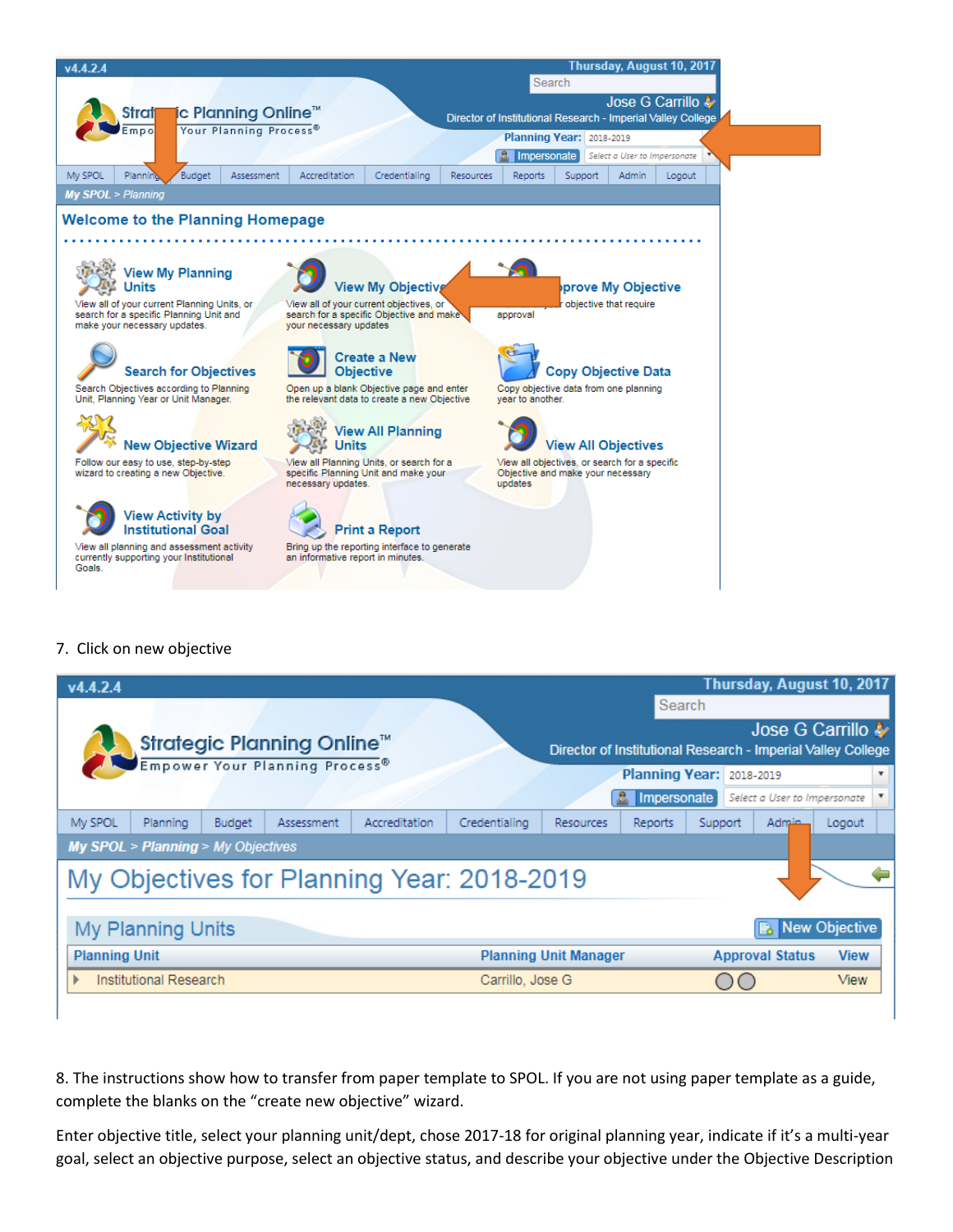area. Once you have finished click on the floppy/save icon to proceed to the new set of questions on creating tasks and measuring your objective.

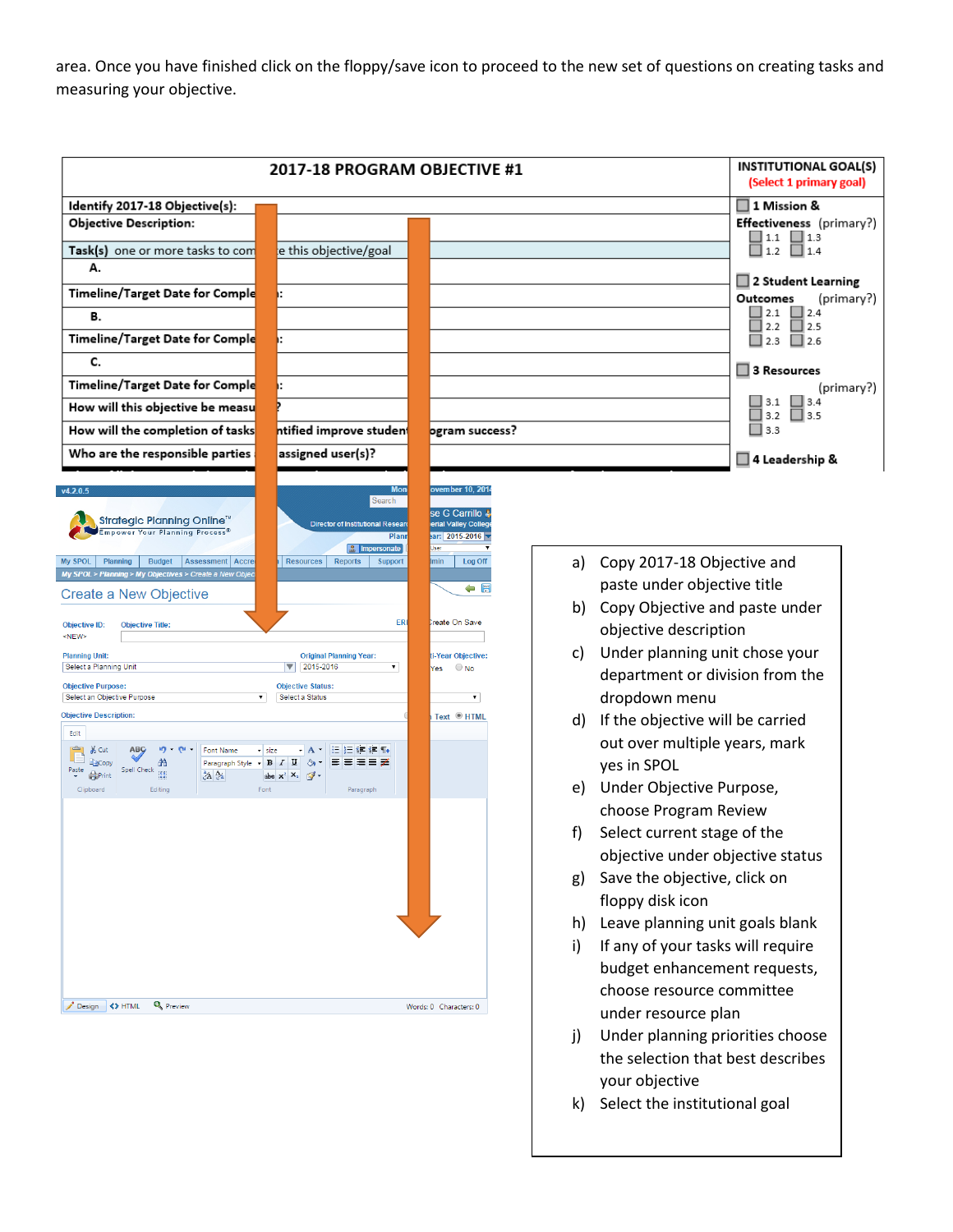| <b>Planning Years</b>                                                            |                                                  |                 |                                                               |                 |
|----------------------------------------------------------------------------------|--------------------------------------------------|-----------------|---------------------------------------------------------------|-----------------|
| <b>Planning Year</b>                                                             |                                                  |                 | <b>Start</b>                                                  | <b>End Date</b> |
| 2017-2018 - (Current)                                                            |                                                  |                 | 07/01/2                                                       | 06/30/2018      |
| $\Box$ Select<br><b>Planning Unit Goals</b><br>There are no records t<br>lisplay | Reso ce Plans<br>There are no records to display | $\Box$ Add/Edit | <b>Planning Priorities</b><br>There are no records to display | $\Box$ Add/Edit |
| <b>Institutional Goals</b>                                                       |                                                  |                 |                                                               | $\Box$ Add/Edit |
| There are no records to display                                                  |                                                  |                 |                                                               |                 |

9. Tasks need to be inputted individually as they also serve as an indication for budget enhancement requests.

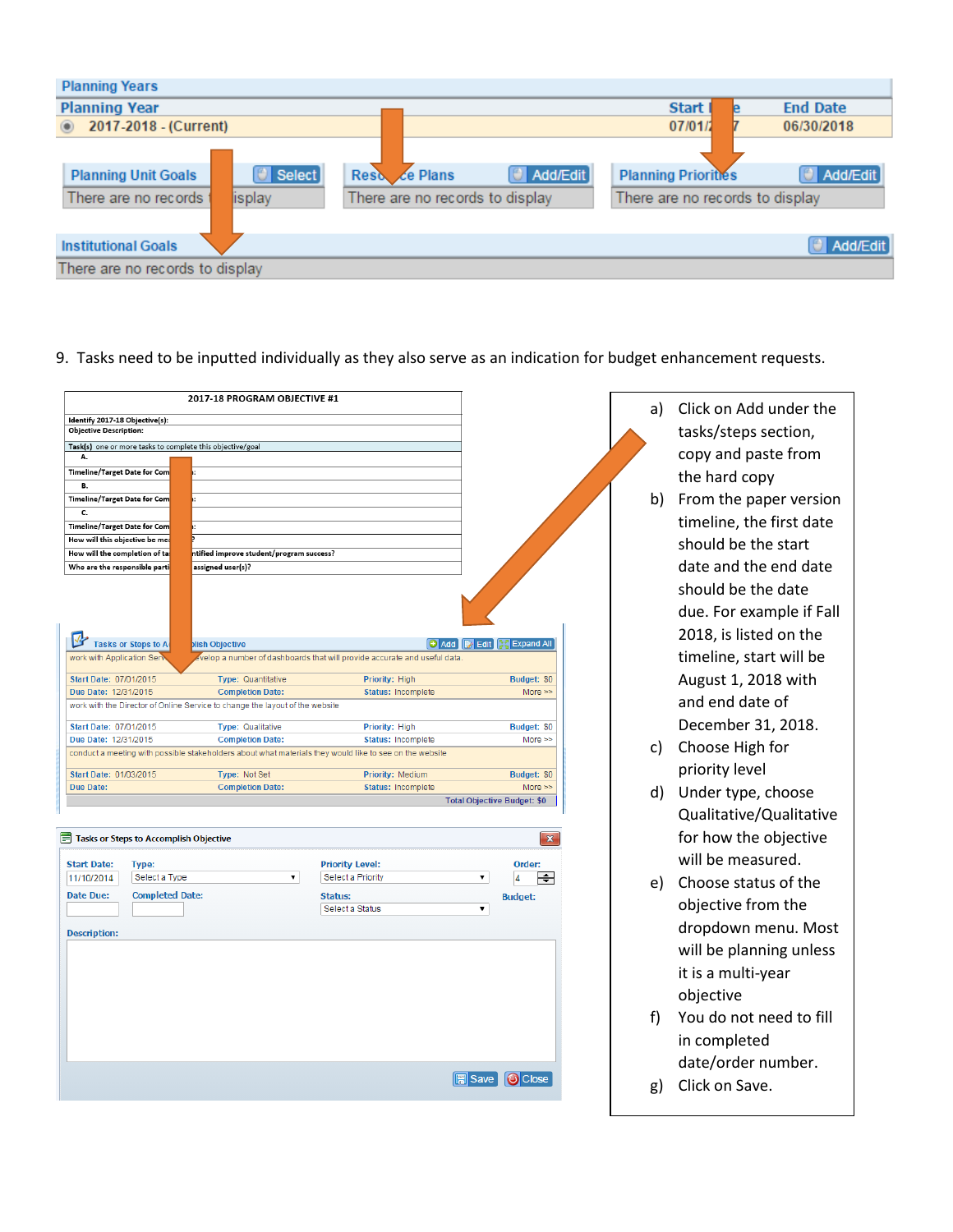10. If there is a budget enhancement tied to this task, you need to complete the following:

| Tasks or Steps to Accomplish Objective                                  |                                         | $\mathbf x$                                |              |                               |
|-------------------------------------------------------------------------|-----------------------------------------|--------------------------------------------|--------------|-------------------------------|
| <b>Start Date:</b><br>Type:                                             | <b>Priority Level:</b>                  | Order:                                     | a)           | Click on view budget          |
| Qualitative<br>$\pmb{\mathrm{v}}$<br>11/10/2014                         | Medium                                  | $\pmb{\mathrm{v}}$<br>$\overline{4}$<br>।≑ | b)           | Click on new                  |
| <b>Date Due:</b><br><b>Completed Date:</b><br>11/18/2014                | <b>Status:</b><br>Incomplete            | <b>Budget:</b><br>\$0<br>۷.                | C)           | Select budget account         |
|                                                                         |                                         |                                            | d)           | Select the GL code for        |
| <b>Description:</b><br>hvvjhvj                                          |                                         |                                            |              | corresponding request,        |
|                                                                         |                                         |                                            |              | if the GL code is not         |
|                                                                         |                                         |                                            |              | listed select new GL          |
|                                                                         |                                         |                                            |              | code, click next              |
|                                                                         |                                         |                                            |              | e) Under the Enhanced         |
|                                                                         |                                         |                                            |              | <b>Budget forecast detail</b> |
| Remark                                                                  |                                         | <b>+</b> Add <b>P</b> Edit                 |              | screen, select high for       |
| ecords to display<br>There ai                                           |                                         |                                            |              | priority                      |
| <b>R</b> View Assignments<br><b>R</b> View Budget                       | $\mathbb{F}$ Save                       | <b><i>Close</i></b><br><b>Delete</b>       | f            | Copy and paste the task       |
|                                                                         |                                         |                                            |              | on to description             |
| E List Budget Items for this Task                                       |                                         |                                            | g)           | Select the commodity          |
| <b>Enhanced Budget Items</b>                                            | <b>D</b> Close<br>$\triangleright$ Edit |                                            |              | type from the drop-           |
| 2015-2016<br>There is no enhanced budget data found f<br>blanning year. |                                         |                                            |              | down menu                     |
|                                                                         |                                         |                                            | h)           | Select if this a classroom    |
| New Enhanced Budget N<br>ecast Detail                                   |                                         |                                            |              | related expense               |
| New Enhance<br><del>⊌</del> get                                         |                                         |                                            | i)           | Select if this is a legal     |
| <b>Budget Account</b><br>Research Planning and Grants Admin_Oth         | eral Inst Support Service               |                                            |              | requirement                   |
| <b>GL Code</b><br>6590 - Capital Equipment DEP Asset (Forecas ▼         |                                         |                                            | $\mathsf{i}$ | Enter the cost of the         |
|                                                                         | Next                                    |                                            |              | expense under the             |
|                                                                         |                                         |                                            |              |                               |
|                                                                         |                                         |                                            |              | proposed section              |
|                                                                         |                                         |                                            | k)           | Enter a justification if      |
|                                                                         |                                         |                                            |              | one is stated                 |
|                                                                         |                                         |                                            | $\mathbf{D}$ | Click on save                 |
|                                                                         |                                         |                                            |              |                               |

| New Enhanced Budget Non-Forecast Detail                                                                                                                           | $\mathbf{x}$                                                                                               |                                                                                                                                                                               |                                                                  |                            |
|-------------------------------------------------------------------------------------------------------------------------------------------------------------------|------------------------------------------------------------------------------------------------------------|-------------------------------------------------------------------------------------------------------------------------------------------------------------------------------|------------------------------------------------------------------|----------------------------|
| <b>Enhanced Budget - Forecasted Detail</b>                                                                                                                        |                                                                                                            |                                                                                                                                                                               |                                                                  |                            |
| <b>Planning Year</b><br><b>GL Code</b><br>6590 - Capital Equipment DEP<br>2015-2016<br>Asset<br><b>Services</b>                                                   | <b>Budget Account</b><br>11001-102-6790 - Research Planning and<br>Grants Admin Other General Inst Support |                                                                                                                                                                               |                                                                  |                            |
| Task:<br>hvvjhvj<br><b>Priority</b><br><b>Description</b>                                                                                                         |                                                                                                            |                                                                                                                                                                               |                                                                  |                            |
| Select a Priority<br>$\mathbf{v}$<br><b>Classroom or Teaching</b><br><b>Commodity Type</b><br><b>Use</b><br>Select a Commodity Type<br>○ Yes ○ No<br>$\mathbf{v}$ | Legal d<br><b>Requir</b><br>O Yes                                                                          |                                                                                                                                                                               |                                                                  |                            |
| Proposed<br><b>Total Price</b><br><b>Price Per Item</b><br>Quantity<br>Quantity                                                                                   | <b>Approved</b><br><b>Total Price</b><br><b>Price Per Item</b>                                             |                                                                                                                                                                               |                                                                  |                            |
| <b>Justification</b>                                                                                                                                              | Not Funded                                                                                                 | e section below only if your tasks require a budget enhancement request – if you have more than one `<br>task.<br>resource request, please copy and paste the sections below. |                                                                  |                            |
|                                                                                                                                                                   |                                                                                                            | Identify<br>Marketing Technology<br>Facilities                                                                                                                                | Professional Development Staffing Administrative                 |                            |
|                                                                                                                                                                   |                                                                                                            | One-Time<br>Recurring                                                                                                                                                         | General District<br>Categorical (Specify)                        | Ś                          |
|                                                                                                                                                                   |                                                                                                            | Timeline/Target Date for Completion:                                                                                                                                          |                                                                  |                            |
|                                                                                                                                                                   | <b>Close</b><br><b>  William</b> Save<br><b>La</b> Delete                                                  | Expense Type (mark all that apply)<br>One-Time<br>Recurring<br>Legally Mandated                                                                                               | <b>Funding Type</b><br>General District<br>Categorical (Specify) | <b>Budget Request</b><br>Ś |
|                                                                                                                                                                   |                                                                                                            |                                                                                                                                                                               |                                                                  |                            |